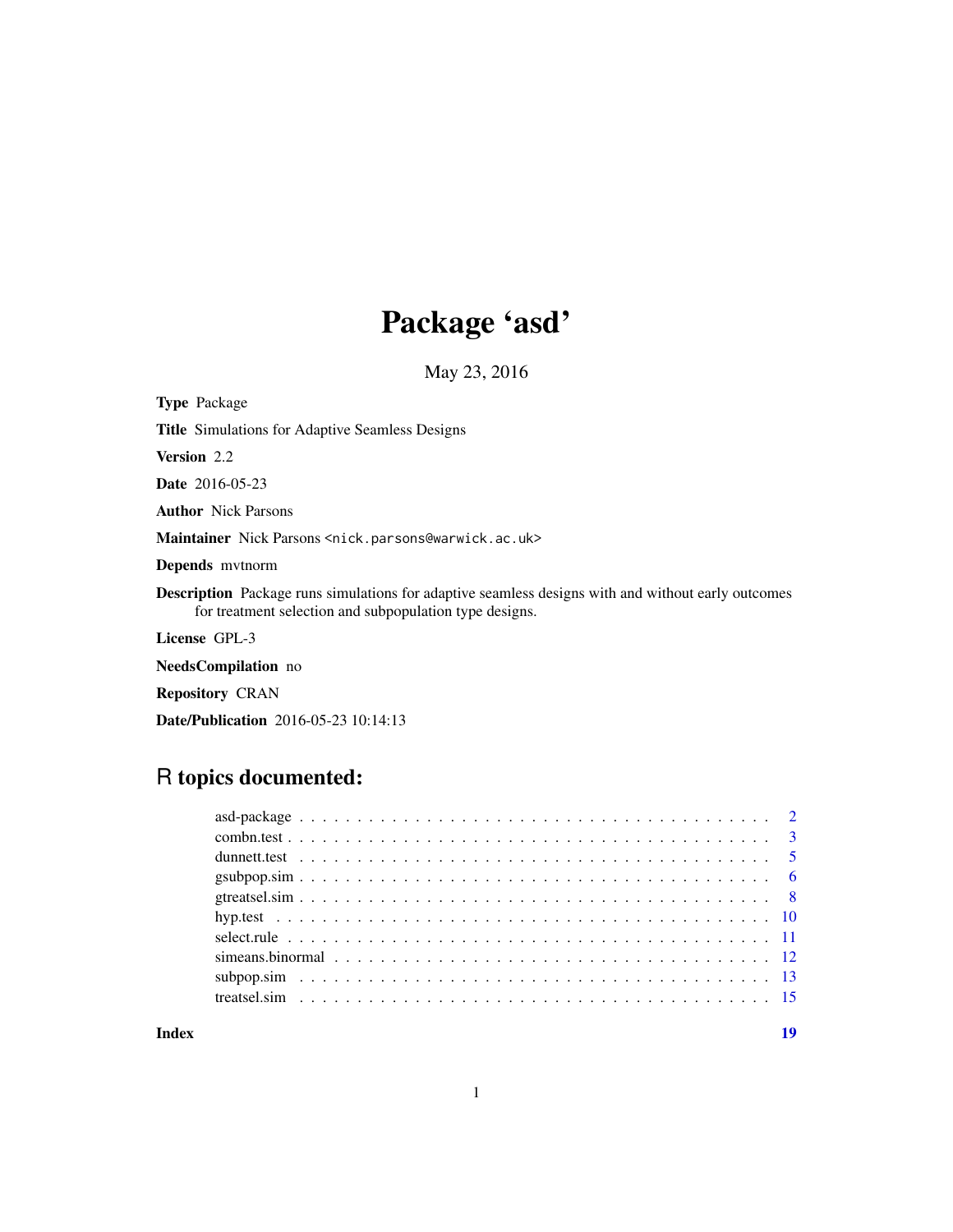<span id="page-1-0"></span>

#### Description

Functions to run simulations for trial designs that either (i) test a number of experimental treatments against a single control treatment group in a seamless adaptive trial or (ii) test an experimental treatment against a single control treatment group in a seamless adaptive trial with co-primary analyses in a pre-defined subgroup and the full population.

In setting (i) test treatments are compared to the control treatment using Dunnett's many-to-one testing procedure, with an interim analysis undertaken using an early outcome measure. A decision is made on which of the treatments to take forward using a pre-defined selection rule. Data are simulated for the final outcome measure that is correlated with the early outcome measure. Data from the interim and final analyses for the final outcome measure are combined together using either the inverse normal or Fisher combination test and hypotheses are either rejected or accepted after controlling the familywise error rate at the selected level.

In setting (ii) an interim analysis is undertaken using an early outcome measure and a decision is made on whether to continue with both full and subpopulations, the subpopulation only or the full population, using a pre-defined selection rule. A number of different methods to control the family wise error rate are implemented. Data are simulated for the early and final outcome measures, subpopulation prevalence and correlation between the final and the early outcomes.

## Details

Package: asd Type: Package Version: 2.2 Date: 2016-05-23 License: GPL-3

Simulations are run using the functions  $(i)$  treatsel. sim and  $(ii)$  subpop. sim. The other functions are not generally to be called by the user.

#### Author(s)

Nick Parsons (<nick.parsons@warwick.ac.uk>)

#### References

Some useful references to adaptive designs and more specifically to the methodology described here:

Thall PF, Simon R, Ans Ellenberg SS. A two-stage design for choosing amongst several experimental treatments and a control in clinical trials. *Biometrics* 1988;45:537-547.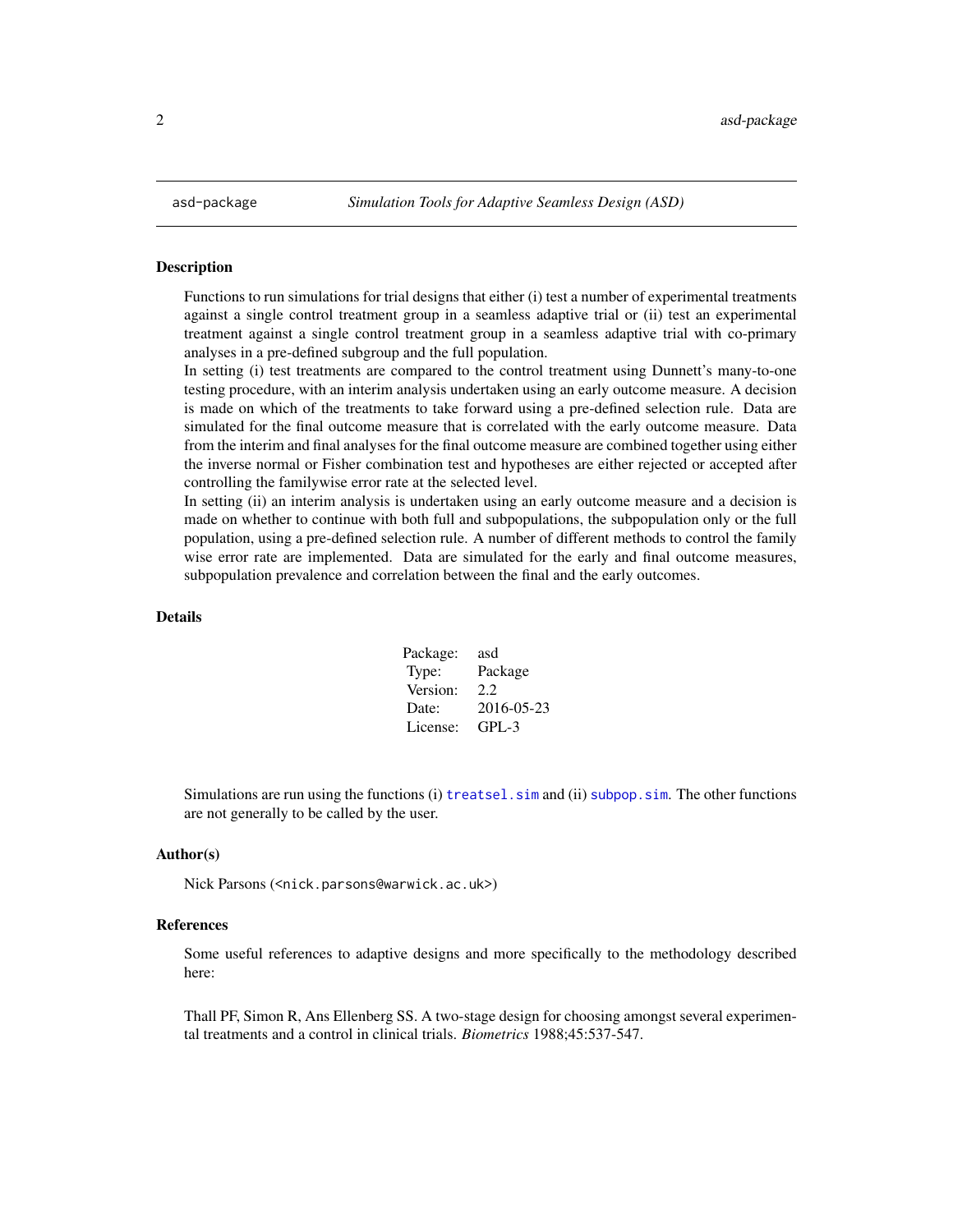<span id="page-2-0"></span>Thall PF, Simon, R, Ans Ellenberg SS. Two-stage selection and testing designs for comparative clinical trials. *Biometrika* 1989;75,303-310.

Bauer P, Kieser M. Combining different phases in the development of medical treatments within a single trial. *Statistics in Medicine* 1999;18:1833-1848.

Stallard N, Todd S. Sequential designs for phase II and phase III clinical trials incorporating treatment selection. *Statistics in Medicine* 2003;22:689-703.

Posch M, Koenig F, Branson M, Brannath W, Dunger-Baldauf C, Bauer P. Testing and estimation in flexible group sequential designs with adaptive treatment selection. *Statistics in Medicine* 2005;24:3697-3714.

Bretz F, Schmidli H, Koenig F, Racine A, Maurer W. Confirmatory seamless phase II/III clinical trials with hypotheses selection at interim: General concepts. *Biometrical Journal* 2006;48:623-634.

Koenig F, Brannath W, Bretz F, Posch M. Adaptive Dunnett tests for treatment selection. *Statistics in Medicine* 2008;27:1612-1625.

Stallard N, Friede T. A group-sequential design for clinical trials with treatment selection. *Statistics in Medicine* 2008;27:6209-6227.

Friede T, Parsons N, Stallard N, Todd S, Valdes Marquez E, Chataway J, Nicholas R. Designing a Seamless Phase II/III Clinical Trial using Early Outcomes for Treatment Selection: an Application in Multiple Sclerosis. *Statistics in Medicine* 2011;30:1528-1540.

Parsons N, Friede T, Todd S, Valdes Marquez E, Chataway J, Nicholas R, Stallard N. An R package for implementing simulations for seamless phase II/III clinicals trials using early outcomes for treatment selection. *Computational Statistics and Data Analysis* 2012;56:1150-1160.

Friede T, Parsons N, Stallard N. A conditional error function approach for subgroup selection in adaptive clinical trials. *Statistics in Medicine* 2012;31:4309-4320.

#### See Also

[treatsel.sim](#page-14-1), [subpop.sim](#page-12-1)

<span id="page-2-1"></span>combn.test *Combination Tests for ASD*

#### Description

Implements weighted inverse normal and Fisher combination tests for combining *p*-values for adaptive seamless designs.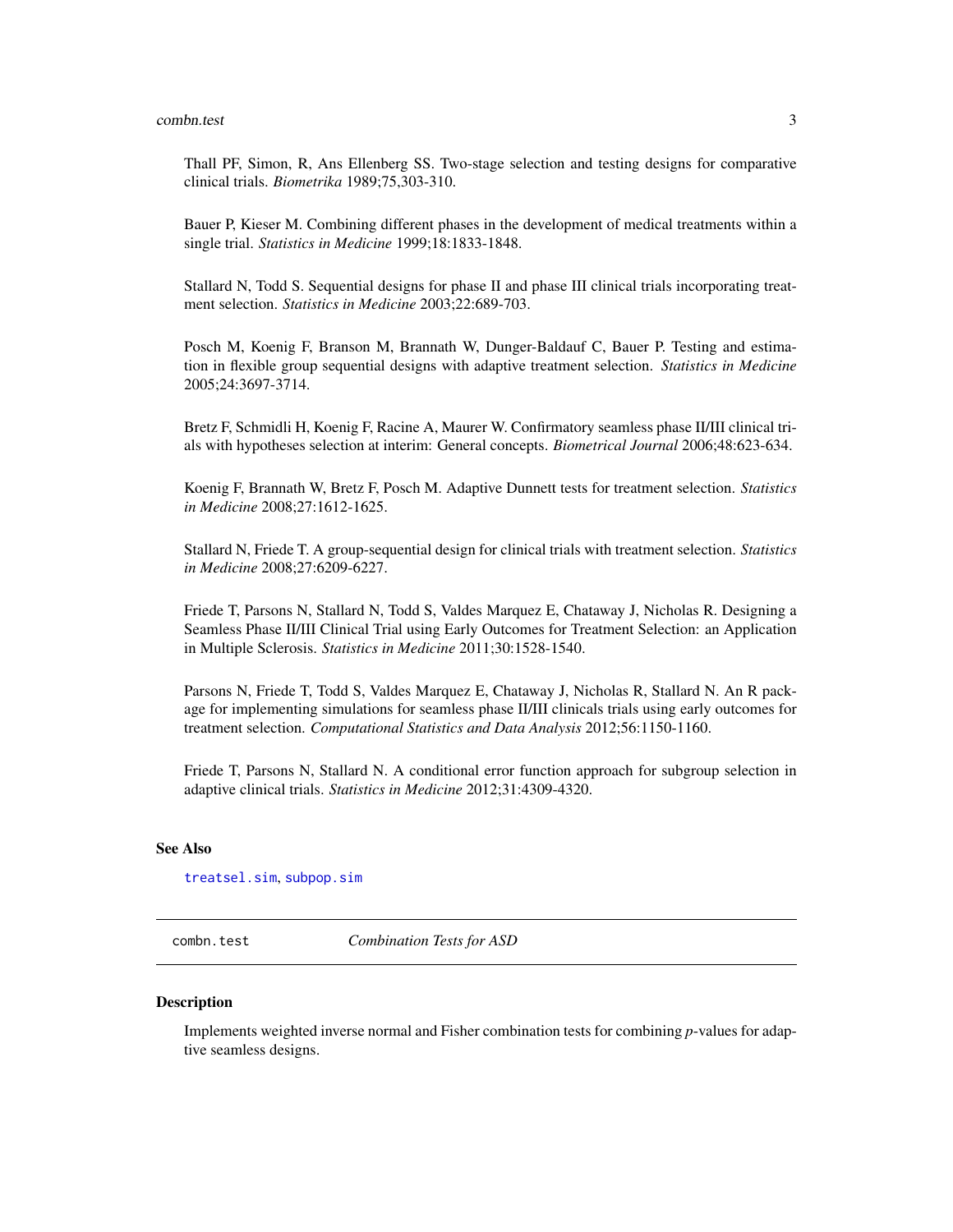#### <span id="page-3-0"></span>Usage

```
combn.test(state1, stage2, weight = 0.5, method = "invnorm")
```
#### **Arguments**

| stage1 | Output from function dunnett. test from stage 1 of an ASD                                                                                                                   |
|--------|-----------------------------------------------------------------------------------------------------------------------------------------------------------------------------|
| stage2 | Output from function dunnett, test from stage 2 of an ASD                                                                                                                   |
| weight | Weight indicating how $p$ -values from stages 1 and 2 are combined; default<br>weight is $0.5$ indicating equal weighting between stages (0 <weight<1)< td=""></weight<1)<> |
| method | Select combination test method; available options are "invnorm" or "fisher",<br>with default "invnorm"                                                                      |

## Details

The basic ideas of the combination test approach were proposed by Bauer and Kieser (1999) and make use of a combination function (Bauer and Kohne, 1994) to combine stagewise *p*-values to allow for interim adaptations and the application of the closed test principle (Marcus *et al.*, 1976) to control the overall test size across multiple hypotheses.

## Value

| method   | Selected method of combining <i>p</i> -values                              |
|----------|----------------------------------------------------------------------------|
| zscores  | Z-scores for each hypothesis                                               |
| hyp.comb | A list of matrices indicating the structure of the intersection hypotheses |
| weights  | Weights used for each stage                                                |

#### Author(s)

Nick Parsons (<nick.parsons@warwick.ac.uk>)

#### References

Bauer P, Kieser M. Combining different phases in the development of medical treatments within a single trial. *Statistics in Medicine* 1999;18:1833-1848.

Bauer P, Kohne K. Evaluation of experiments with adaptive interim analyses. *Biometrics* 1994;50:1029- 1041.

Marcus R, Peritz E, Gabriel KR. On closed testing procedures with special reference to ordered analysis of variance. *Biometrika* 1976;63:655-660.

Lehmacher W, Wassmer G. Adaptive sample size calculations in group sequential trials. *Biometrics* 1999;55:1286-1290.

#### See Also

[treatsel.sim](#page-14-1), [dunnett.test](#page-4-1), [hyp.test](#page-9-1), [select.rule](#page-10-1), [simeans.binormal](#page-11-1)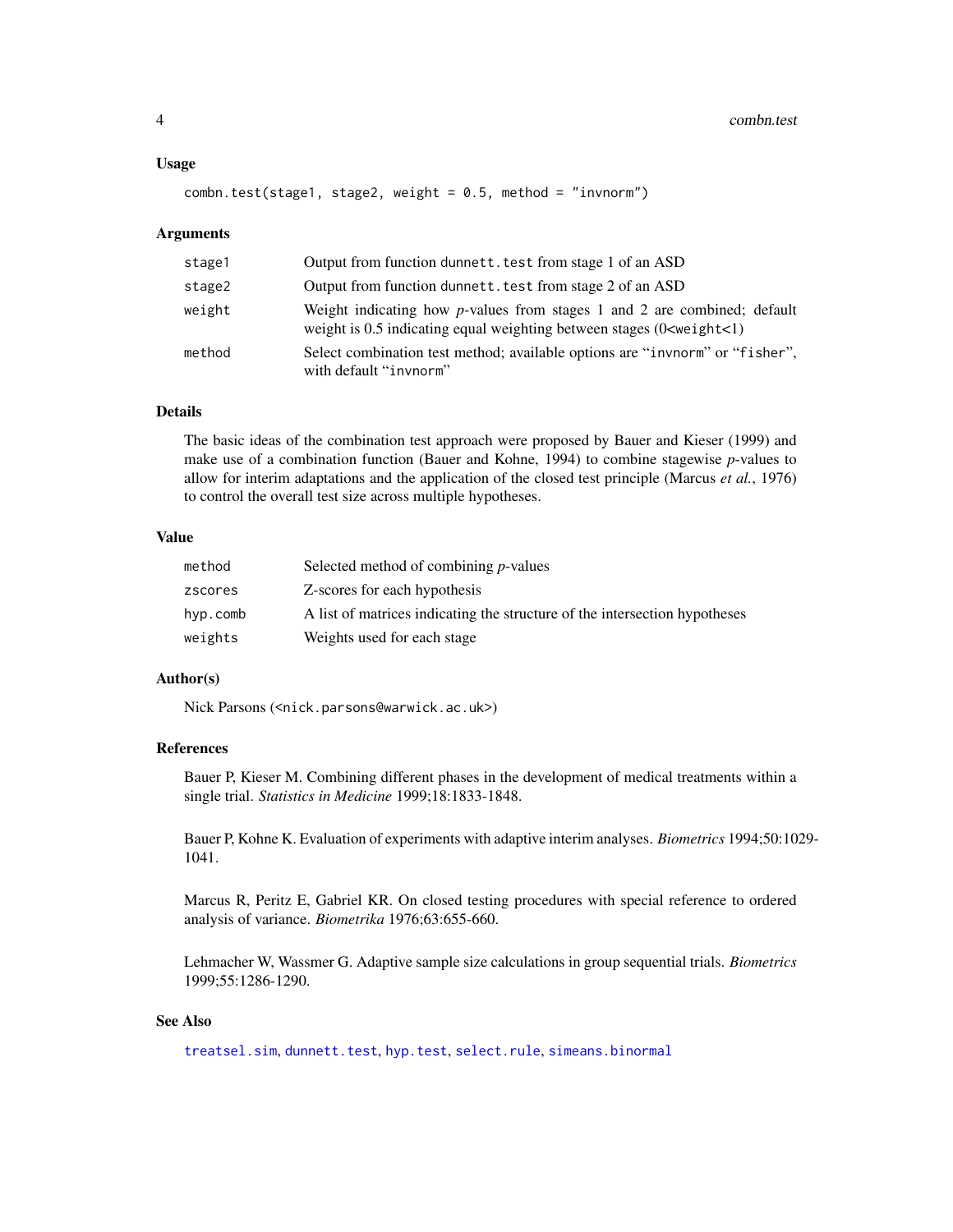#### <span id="page-4-0"></span>dunnett.test 5

#### Examples

```
stage1 <- dunnett.test(c(0.75, 1.5, 2.25))
stage2 <- dunnett.test(c(0.15,1.75,2.15))
combn.test(stage1,stage2,weight=0.5,method="invnorm")
```
<span id="page-4-1"></span>dunnett.test *Dunnett Test*

#### Description

Implements Dunnett's test (Dunnett, 1955) for many-to-one comparisons.

#### Usage

```
dunnett.test(Z = Z, select = rep(1, length(Z)))
```
#### Arguments

|        | A vector of test statistics                                                  |
|--------|------------------------------------------------------------------------------|
| select | A vector of length Z; to include treatments set values to one and to exclude |
|        | treatments set values to zero                                                |

#### Details

A many-to-one comparison test for the the null hypothesis that all the treatment effects are equal to zero against the alternative that at least one is larger than zero.

## Value

| pvalues  | A list of matrices of <i>p</i> -values for all intersection hypotheses     |
|----------|----------------------------------------------------------------------------|
| zscores  | A list of matrices of z-scores for all intersection hypotheses             |
| hyp.comb | A list of matrices indicating the structure of the intersection hypotheses |

#### Author(s)

Nick Parsons (<nick.parsons@warwick.ac.uk>)

## References

Dunnett CW. A multiple comparison procedure for comparing several treatments with a control. *Journal of the American Statistical Association* 1955;50:1096-1121.

#### See Also

[treatsel.sim](#page-14-1), [combn.test](#page-2-1), [hyp.test](#page-9-1), [select.rule](#page-10-1), [simeans.binormal](#page-11-1)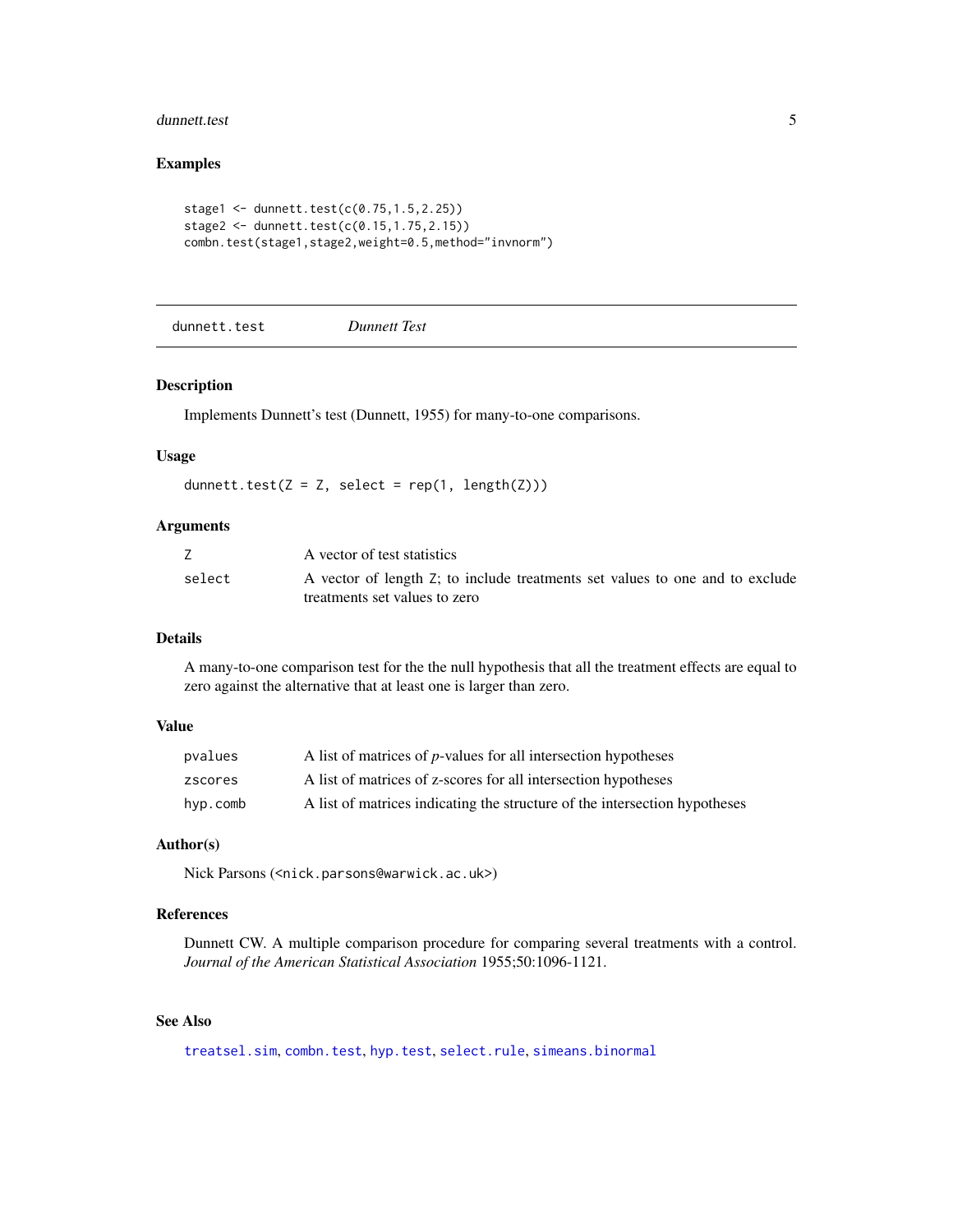#### <span id="page-5-0"></span>Examples

```
dunnett.test(c(0.75,1.5,2.25))
# select two treatments only
dunnett.test(c(0.75,1.5,2.25),select=c(1,1,0))
# set test statistic to -Inf
dunnett.test(c(0.75,1.5,-Inf))
```
<span id="page-5-1"></span>

gsubpop.sim *ASD simulation for subpopulation selection*

## Description

Function subpop.sim runs simulations for a trial design that tests an experimental treatment against a single control treatment group in a seamless adaptive trial with co-primary analyses in a predefined subgroup and the full population. An interim analysis is undertaken using an early outcome measure and a decision is made on whether to continue with both full and subpopulations, the subpopulation only or the full population, using a pre-defined selection rule. A number of different methods to control the family wise error rate are implemented; (i) the treatment is compared to the control in the subpopulation and full populations using Simes test and the inverse normal combination function used to combine p-values before and after design adaptation, (ii) as (i) but the bivariate normal method of Spiessens and Debois (2010) is used to control the type I error rate, (iii) as (i) but a Bonferroni test is used and (iv) a conditional error function approach using the Spiessens and Debois test. Data are simulated for the early and final outcome measures, subpopulation prevalence and correlation between the final and the early outcomes. This function should not generally be called by the user. The more user-friendly function subpop.  $\sin$  covers most common applications.

#### Usage

```
gsubpop.sim(z.early=NULL,z1=z1,z2=z2,sprev=sprev,
        corr=NULL,selim=NULL,nsim=nsim,seed=12345678,
       level=level,select="thresh",wt=NULL,method="CT-SD")
```
#### Arguments

| z.early        | Vector of test statistics for early outcome subpopulation and full population <i>i.e.</i><br>c(sub, full)                                                                                |
|----------------|------------------------------------------------------------------------------------------------------------------------------------------------------------------------------------------|
| z1             | Vector of test statistics for final outcome subpopulation and full population i.e.<br>c(sub, full)                                                                                       |
| Z <sub>2</sub> | Vector of test statistics for final outcome subpopulation and full population, and<br>subpopulation and full population when both are selected i.e. c(sub only, full<br>only, sub, full) |
| sprev          | Subpopulation prevalence                                                                                                                                                                 |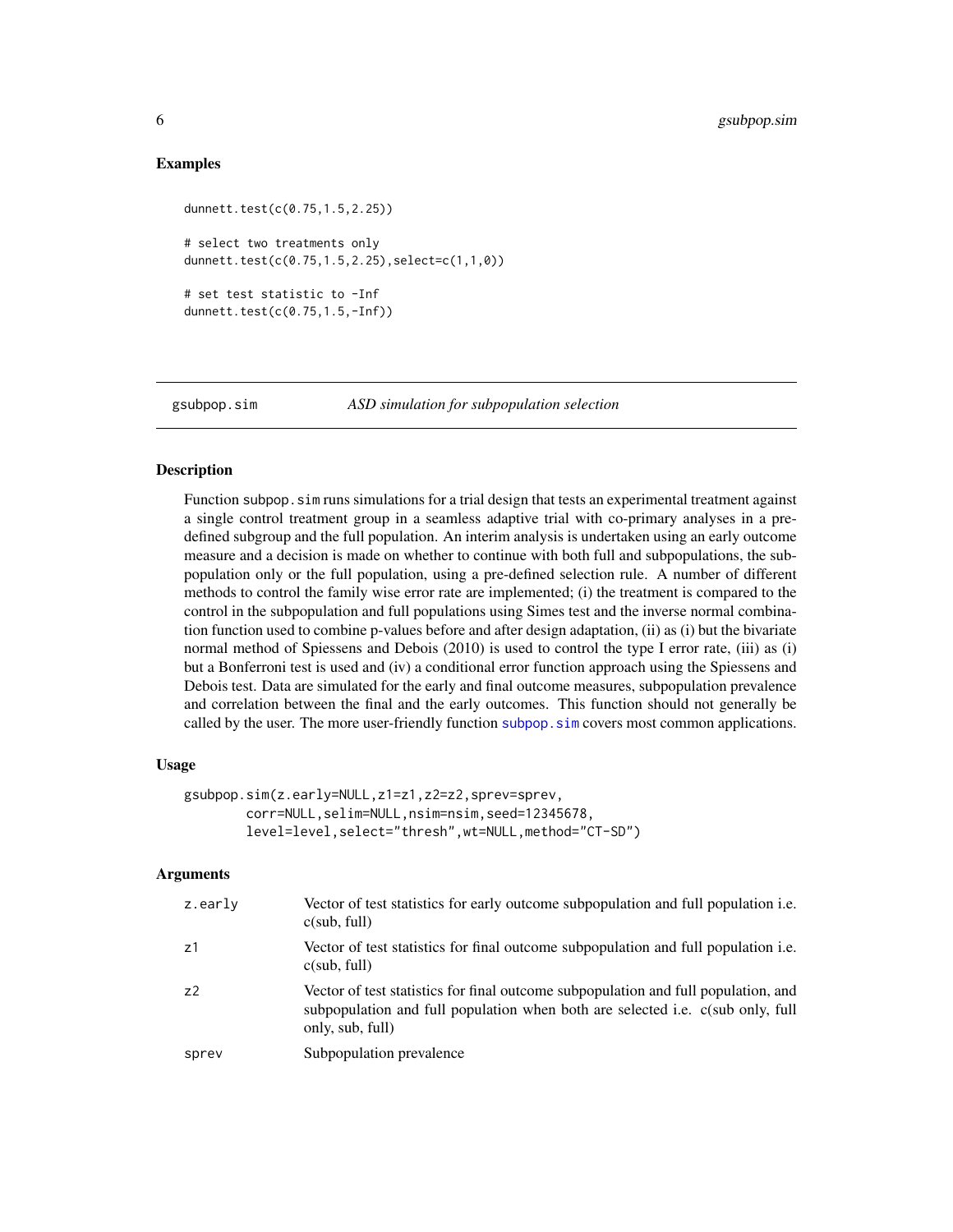## <span id="page-6-0"></span>gsubpop.sim 7

| corr   | Correlation between early and final outcomes                                                |  |
|--------|---------------------------------------------------------------------------------------------|--|
| selim  | Upper and lower limits for the difference between test statistics for the threshold<br>rule |  |
| nsim   | Number of simulations (maximum=10,000,000)                                                  |  |
| seed   | Seed number                                                                                 |  |
| level  | Test level (default=0.025)                                                                  |  |
| select | Selection rule type; available options are "thresh" and "futility"                          |  |
| wt     | User set weight for combination test                                                        |  |
| method | Test type; available options are "CT-Simes", "CT-SD", "CT-Bonferroni" or<br>$C$ FF $"$      |  |

#### Details

A structured description of the the methodology and the simulation model is given by Friede *et al.* (2012).

#### Value

| results | Table of counts; (i) the number of times the subpopulation, full population or         |
|---------|----------------------------------------------------------------------------------------|
|         | both population are selected $(n)$ , (ii) the number of times the subpopulation is re- |
|         | jected when either it alone or both populations are selected (Hs), (iii) the number    |
|         | of times the full population is rejected when either it alone or both populations      |
|         | are selected $(Hf)$ , (iv) the number of times both populations are rejected $(Hs+Hf)$ |
|         | and (v) the number of times the intersection hypothesis is rejected $(Hs+f)$           |

## Author(s)

Nick Parsons (<nick.parsons@warwick.ac.uk>)

#### References

Spiessens B, Debois M. Adjusted significance levels for subgroup analysis in clinical trials. *Contemporary Clinical Trials* 2010;31:647-656.

Jenkins M, Stone A, Jennison C. An adaptive seamless phase II/III design for oncology trials with subpopulation selection using survival endpoints. *Pharmaceutical Statistics* 2011;10:347-356.

Friede T, Parsons N, Stallard N. A conditional error function approach for subgroup selection in adaptive clinical trials. *Statistics in Medicine* 2012;31:409-4320.

## See Also

[subpop.sim](#page-12-1)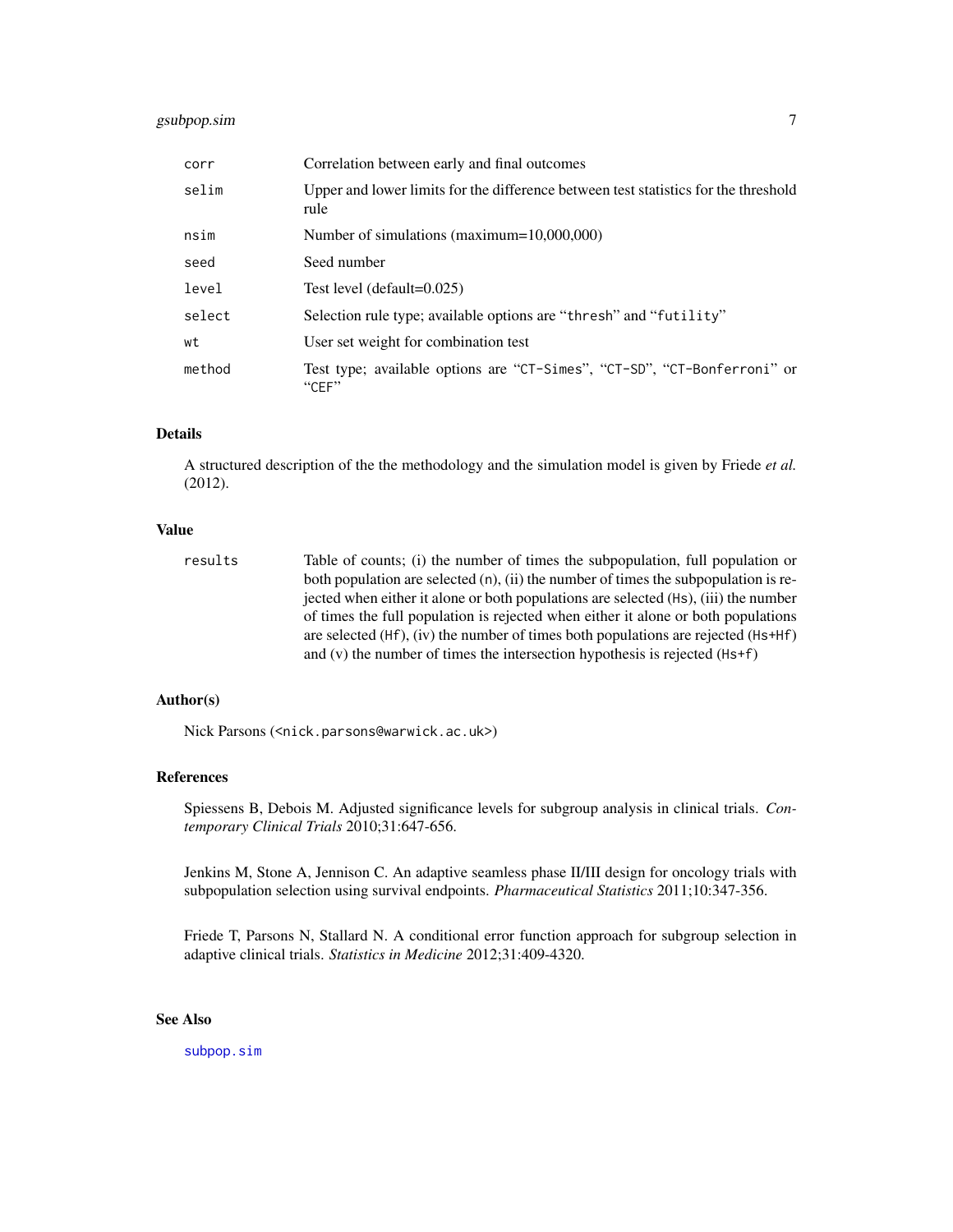#### <span id="page-7-0"></span>Examples

```
gsubpop.sim(z.early=c(-1,-1),z1=c(-1,-1),z2=c(-1,\theta,-1,\theta),sprev=c(\theta.5,\theta.5),
        corr=0.5,selim=c(-0.5,0.5),nsim=100,seed=12345678,level=0.025,
        select="thresh",wt=0.5,method="CT-SD")
```
<span id="page-7-1"></span>gtreatsel.sim *ASD simulation for treatment selection*

#### Description

Function treatsel.sim runs simulations for a trial design that tests a number of experimental treatments against a single control treatment group in a seamless adaptive trial. Test treatments are compared to the control treatment using Dunnett's many-to-one testing procedure. An interim analysis is undertaken using an early outcome measure for each treatment (and control). A decision is made on which of the treatments to take forward, using a pre-defined selection rule. Data are simulated for the final outcome measure, and data from the interim and final analyses for the final outcome measure are combined together using either the inverse normal or Fisher combination test, and hypotheses tested at the selected level. This function should not generally be called by the user. The more user-friendly function [treatsel.sim](#page-14-1) covers most common applications.

#### Usage

```
gtreatsel.sim(z1=c(0,0,0),z2=c(0,0,0),zearly=c(0,0,0),v1=c(1,1,1,1),v2=c(1,1,1,1),vearly=c(1,1,1,1),corr=0,weight=0.5,
           nsim=1000,seed=12345678,select=0,epsilon=1,thresh=1,
           level=0.025,ptest=seq(1:length(z1)),fu=FALSE,
           method="invnorm")
```
#### Arguments

| z1             | Vector of test statistics for the final outcome measure based on stage 1 data                                                                             |
|----------------|-----------------------------------------------------------------------------------------------------------------------------------------------------------|
| z2             | Vector of test statistics for the final outcome measure based on stage 2 data                                                                             |
| zearly         | Vector of test statistics for the early outcome measure                                                                                                   |
| v <sub>1</sub> | Vector of variances for the final outcome measure based on stage 1 data; in<br>format control treatment variance followed by the test treatment variances |
| v <sub>2</sub> | Vector of variances for the final outcome measure based on stage 2 data; format<br>as v1                                                                  |
| vearly         | Vector of variances for the early outcome measure; format as v1                                                                                           |
| corr           | Vector of correlations between the early and final outcome measures for the<br>control and test treatments; format as v1                                  |
| weight         | Weighting between stages 1 and 2; default is for equal weighting $(0.5)$                                                                                  |
| nsim           | Number of simulations (maximum=10,000,000)                                                                                                                |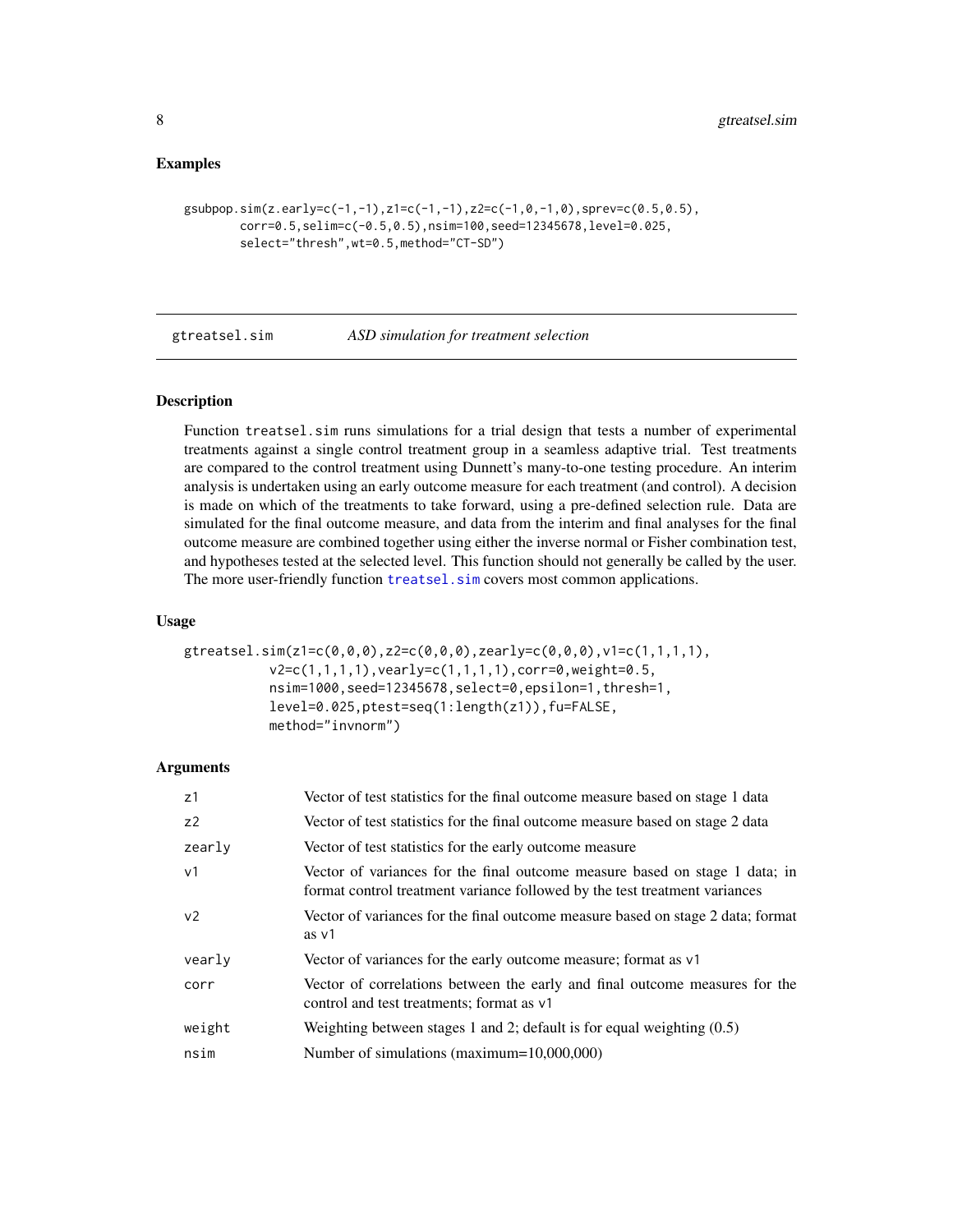## <span id="page-8-0"></span>gtreatsel.sim 9

| seed    | Seed number                                                                                                                                                                                                                                                                                                                              |  |
|---------|------------------------------------------------------------------------------------------------------------------------------------------------------------------------------------------------------------------------------------------------------------------------------------------------------------------------------------------|--|
| select  | Selection rule type; $0 =$ select all treatments, $1 =$ select maximum, $2 =$ select<br>maximum two, $3$ = select maximum three, $4$ = epsilon rule (select means within<br>epsilon of maximum), $5 =$ randomly select a single treatment and $6 =$ threshold<br>rule (select means greater than or equal to threshold). See select.rule |  |
| epsilon | For select $= 4$ , set epsilon criterion                                                                                                                                                                                                                                                                                                 |  |
| thresh  | For select $= 6$ , set threshold criterion                                                                                                                                                                                                                                                                                               |  |
| level   | Test level (default=0.025)                                                                                                                                                                                                                                                                                                               |  |
| ptest   | Vector of treatment numbers for determining power; for example, $c(1,2)$ will<br>count rejections of one or both hypotheses for testing treatments 1 and 2 against<br>control                                                                                                                                                            |  |
| fu      | Logical indicating whether patients from dropped treatments (after interim se-<br>lection) should be followed-up; default TRUE                                                                                                                                                                                                           |  |
| method  | Select combination method; available options are "invnorm" or "fisher", with<br>default "invnorm"                                                                                                                                                                                                                                        |  |

## Details

A structured description of the the methodology and the simulation model is given by Friede *et al.* (2011) and implementation by Parsons *et al.* (2012).

## Value

| count.total  | Number of times one or more treatments are selected                            |
|--------------|--------------------------------------------------------------------------------|
| select.total | Number of times each test treatment is selected                                |
|              | reject.total Number of times each hypothesis is rejected                       |
| sim.reject   | Number of times one or more of the treatments selected using ptest is rejected |

## Author(s)

Nick Parsons (<nick.parsons@warwick.ac.uk>)

#### References

Friede T, Parsons N, Stallard N, Todd S, Valdes Marquez E, Chataway J, Nicholas R. Designing a Seamless Phase II/III Clinical Trial using Early Outcomes for Treatment Selection: an Application in Multiple Sclerosis. *Statistics in Medicine* 2011;30:1528-1540.

Parsons N, Friede T, Todd S, Valdes Marquez E, Chataway J, Nicholas R, Stallard N. An R package for implementing simulations for seamless phase II/III clinicals trials using early outcomes for treatment selection. *Computational Statistics and Data Analysis* 2012;56:1150-1160.

## See Also

[treatsel.sim](#page-14-1)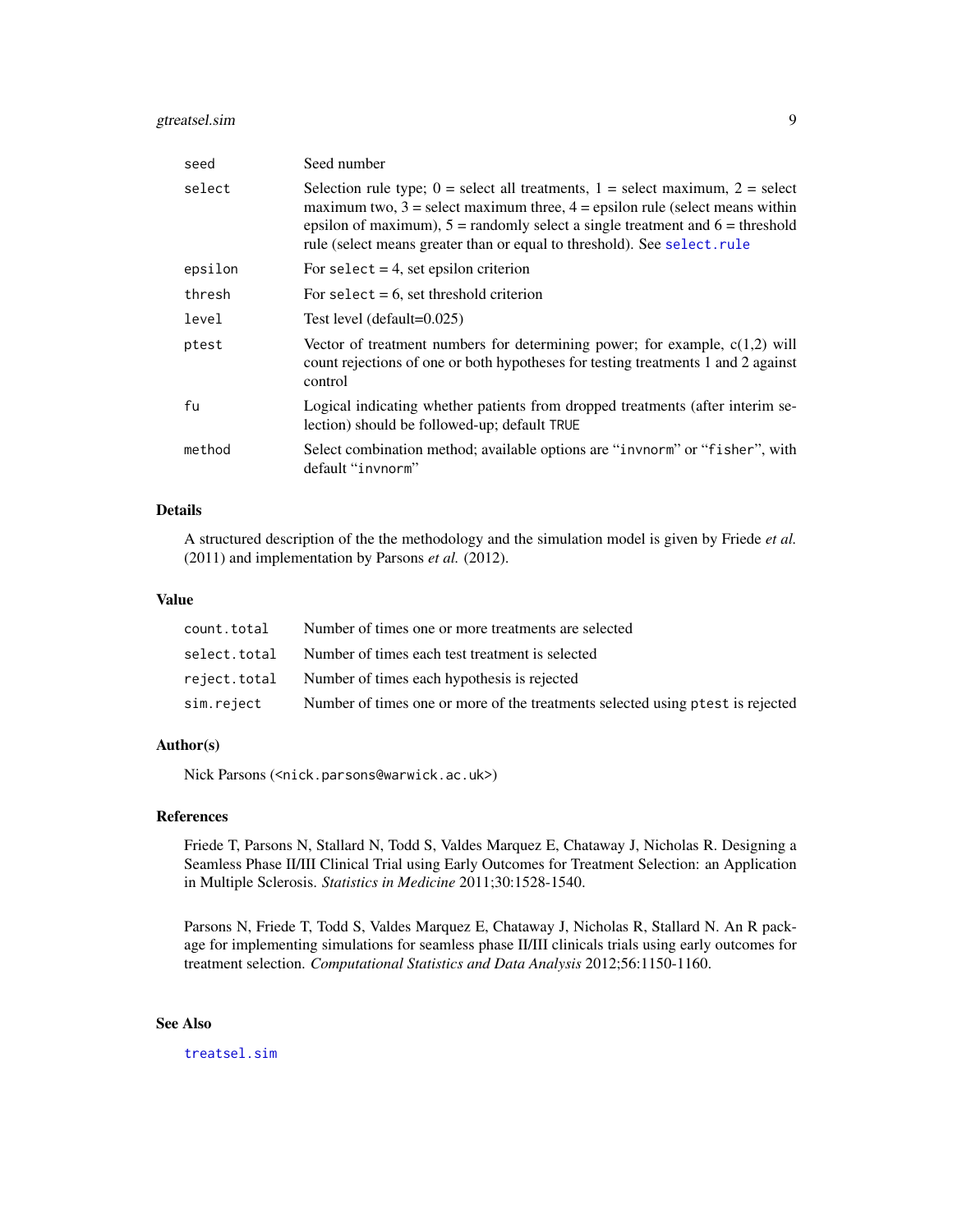#### Examples

```
gtreatsel.sim(z1=c(1,0,2),z2=c(1,0,2),zearly=c(1,0,1),
    v1 = c(1,1,1,1), v2 = c(1,1,1,1), vearly=c(1,1,1,1),corr=0,weight=0.25,nsim=100,seed=12345678,
    select=1, level=0.025, ptest = c(1:3), method="fisher")
```
<span id="page-9-1"></span>

| hyp.test |  |  |
|----------|--|--|
|          |  |  |

## hyp.test *Closed Testing for ASD*

## Description

Implements the closure principle (Marcus *et al.*, 1976) for controlling the familywise type I error rate in ASD.

## Usage

hyp.test(comb.test, level = level, full.hyp = FALSE)

#### Arguments

| comb.test | Output from function combn. test                                                                          |
|-----------|-----------------------------------------------------------------------------------------------------------|
| level     | Test level (default= $0.025$ )                                                                            |
| full.hyp  | Logical indicating whether the full set of intersection hypotheses should be re-<br>ported; default FALSE |

## Details

In order to control the familywise type I error rate in the strong sense at the pre-specified level  $\alpha$ the closure principle (Marcus *et al.*, 1976) is applied. This means that an individual null hypothesis is rejected if and only if all intersection hypotheses are also rejected at level  $\alpha$ .

#### Value

| reject      | Matrix indicating whether elementary hypotheses have been rejected               |
|-------------|----------------------------------------------------------------------------------|
| all.rejects | Matrix indicating rejections for each intersection hypothesis, if full, hyp=TRUE |
| all.hvp     | Matrix labelling each intersection hypothesis, if full, hyp=TRUE                 |

#### Author(s)

Nick Parsons (<nick.parsons@warwick.ac.uk>)

#### References

Marcus R, Peritz E, Gabriel KR. On closed testing procedures with special reference to ordered analysis of variance. *Biometrika* 1976;63:655-660.

<span id="page-9-0"></span>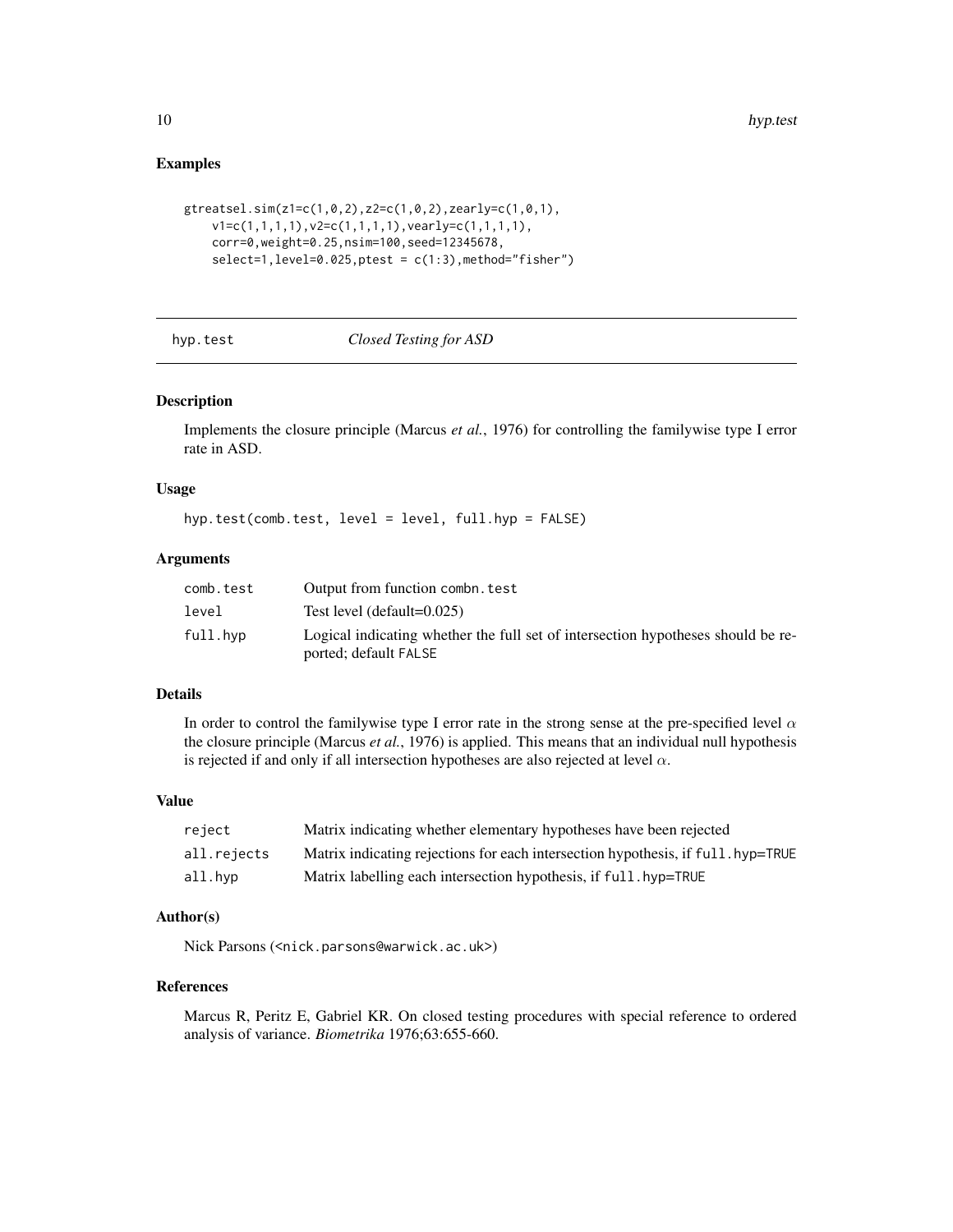#### <span id="page-10-0"></span>select.rule that the selection of the selection of the selection of the selection of the selection of the selection of the selection of the selection of the selection of the selection of the selection of the selection of t

## See Also

[treatsel.sim](#page-14-1),[dunnett.test](#page-4-1), [combn.test](#page-2-1), [select.rule](#page-10-1), [simeans.binormal](#page-11-1)

#### Examples

```
stage1 <- dunnett.test(c(0.75, 1.5, 2.25))
stage2 <- dunnett.test(c(0.15,1.75,2.15))
comb.test <- combn.test(stage1,stage2,weight=0.5)
hyp.test(comb.test,level=0.025,full.hyp=FALSE)
```

```
# more output
hyp.test(comb.test,level=0.025,full.hyp=TRUE)
```
<span id="page-10-1"></span>select.rule *Selection Rules for Interim Analysis in ASD*

#### Description

Function select. rule provides a number of options for selecting treatments at an interim analysis in ASD.

#### Usage

```
select.rule(x, type = 0, epsilon = 1, thresh = 1)
```
#### **Arguments**

| x       | Vector of test statistics.                                                         |
|---------|------------------------------------------------------------------------------------|
| type    | Decision rule type; $0, 1, 2, 3, 4, 5$ or 6 (see below for details); default is 0. |
| epsilon | For type $=$ 4, set epsilon criterion                                              |
| thresh  | For type $= 6$ , set threshold criterion                                           |

#### Details

There are seven types of selction rule available:

```
(0) Select all treatments
```
- (1) Select one treatment; largest value of x
- (2) Select two treatments; two largest values of x
- (3) Select three treatments; three largest values of x
- (4) Epsilon rule; select all x within epsilon of maximum
- (5) Randomly select one treatment
- (6) Threshold rule; select all x larger than thresh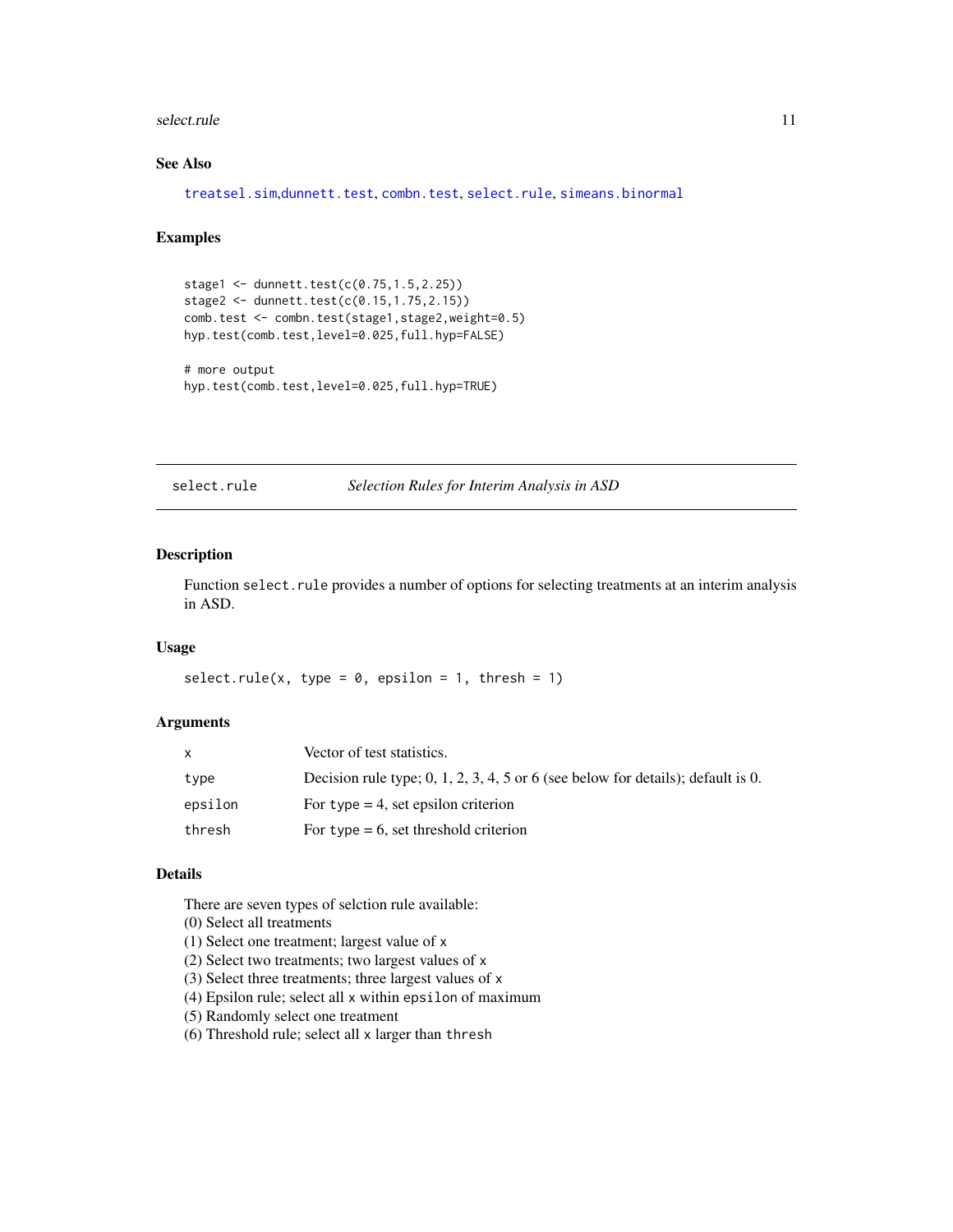#### <span id="page-11-0"></span>Value

| select | Indicator vector that shows treatments selected $(1)$ or not selected $(0)$      |
|--------|----------------------------------------------------------------------------------|
|        | Vector of same length as select set to -Inf if not selected and 0 otherwise. For |
|        | use with function dunnett.test                                                   |

## Author(s)

Nick Parsons (<nick.parsons@warwick.ac.uk>)

## See Also

```
treatsel.sim, dunnett.test, hyp.test, combn.test, simeans.binormal
```
## Examples

```
# select maximum treatment
select.rule(x=c(5.3,5.2,1.3,4.5,-1.3),type=4,epsilon=1)
```
<span id="page-11-1"></span>simeans.binormal *Simulate Bivariate Normal Means*

#### Description

Simulates bivariate normal means; for use with asd.sim and gasd.sim in ASD.

#### Usage

```
simeans.binormal(n = n, means = means, vars = vars, corr = corr)
```
## Arguments

|       | Number of records used to calculate means    |
|-------|----------------------------------------------|
| means | Vector of expected means for two samples     |
| vars  | Vector of expected variances for two samples |
| corr  | Correlation between two samples              |

## Details

Uses function rmvnorm from package mvtnorm to generate means from correlated normal variates.

## Value

| samp1 | Mean of sample 1 |
|-------|------------------|
| samp2 | Mean of sample 2 |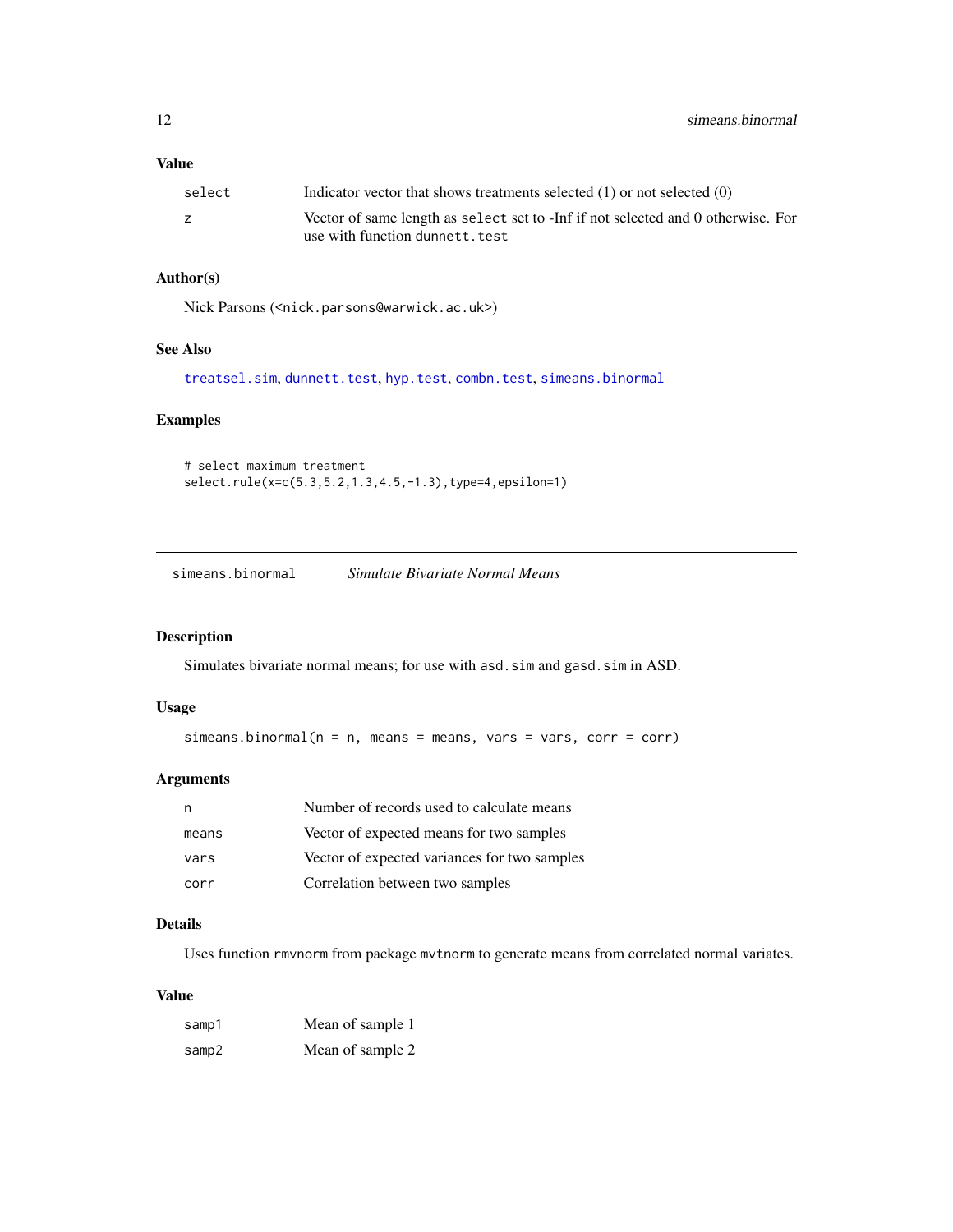#### <span id="page-12-0"></span>subpop.sim and the subpoperty of  $\sim$  13

#### Author(s)

Nick Parsons (<nick.parsons@warwick.ac.uk>)

## See Also

[treatsel.sim](#page-14-1), [dunnett.test](#page-4-1), [hyp.test](#page-9-1), [select.rule](#page-10-1), [combn.test](#page-2-1)

#### Examples

```
# need to load mvtnorm
library(mvtnorm)
# generate data
set.seed(1234)
simeans.binormal(n=10,means=c(2,3),vars=c(1,5),corr=0.5)
```
<span id="page-12-1"></span>subpop.sim *ASD simulation for subpopulation selection*

#### Description

Function subpop. sim runs simulations for a trial design that tests an experimental treatment against a single control treatment group in a seamless adaptive trial with co-primary analyses in a predefined subgroup and the full population. An interim analysis is undertaken using an early outcome measure and a decision is made on whether to continue with both full and subpopulations, the subpopulation only or the full population, using a pre-defined selection rule. A number of different methods to control the family wise error rate are implemented; (i) the treatment is compared to the control in the subpopulation and full populations using Simes test and the inverse normal combination function used to combine p-values before and after design adaptation, (ii) as (i) but the bivariate normal method of Spiessens and Debois (2010) is used to control the type I error rate, (iii) as (i) but a Bonferroni test is used and (iv) a conditional error function approach using the Spiessens and Debois test. Data are simulated for the early and final outcome measures, subpopulation prevalence and correlation between the final and the early outcomes.

#### Usage

```
subpop.sim(n=list(stage1=32,enrich=NULL,stage2=32),
         effect=list(early=c(0,0),final=c(0, 0)),
         outcome=list(early="N",final="N"),
         control=list(early=NULL,final=NULL),sprev=0.5,
         nsim=1000,corr=0,seed=12345678,select="thresh",
         weight=NULL,selim=NULL,level=0.025,method="CT-SD",
         sprev.fixed=TRUE,file="")
```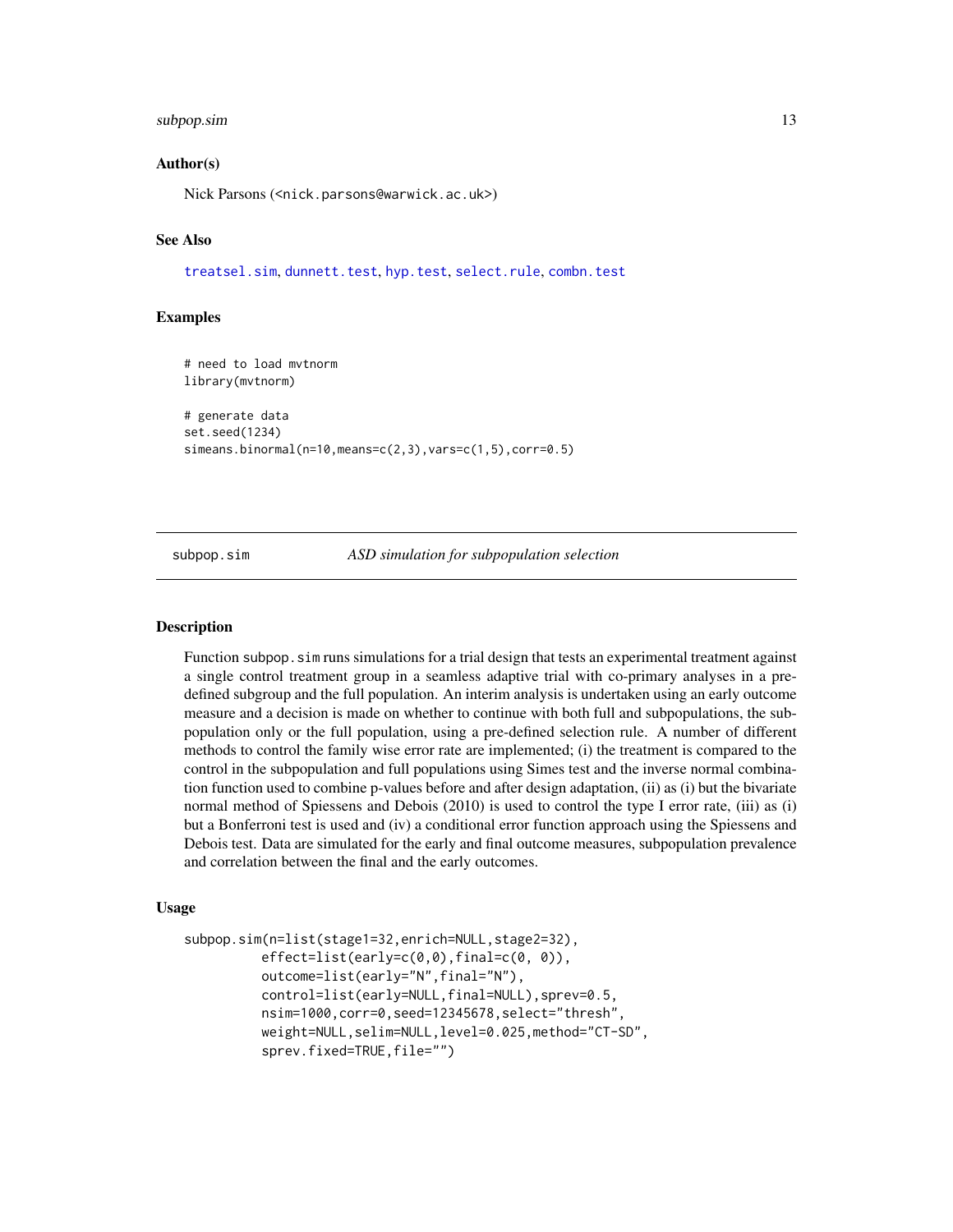## Arguments

| n           | List giving sample sizes for each treatment group at stage 1 (interim) and stage<br>2 (final) analyses; enrich allows for sample size modifications if the subgroup<br>only is selected at stage 1 |
|-------------|----------------------------------------------------------------------------------------------------------------------------------------------------------------------------------------------------|
| effect      | List giving effect sizes for early and final outcomes                                                                                                                                              |
| outcome     | List giving outcome type for early and final outcomes; available options are "N",<br>"T" and "B", for normal, time-to-event and binary data                                                        |
| control     | Optional list giving effect sizes for early and final outcomes                                                                                                                                     |
| sprev       | Subpopulation prevalence                                                                                                                                                                           |
| nsim        | Number of simulations (maximum=10,000,000)                                                                                                                                                         |
| corr        | Correlation between early and final outcomes                                                                                                                                                       |
| seed        | Seed number                                                                                                                                                                                        |
| select      | Selection rule type; available options are "thresh" and "futility"                                                                                                                                 |
| weight      | Optional user set weight for combination test; default is to use those suggested<br>by Jenkins et al. $(2011)$                                                                                     |
| selim       | Upper and lower limits for the difference between test statistics for the threshold<br>rule                                                                                                        |
| level       | Test level (default=0.025)                                                                                                                                                                         |
| method      | Test type; available options are "CT-Simes", "CT-SD", "CT-Bonferroni" or<br>"CEF"                                                                                                                  |
| sprev.fixed | Logical indicating whether subpopulation prevalence is fixed at each simulation;<br>default TRUE                                                                                                   |
| file        | File name to dump output; if unset will default to R console                                                                                                                                       |

## Details

A structured description of the the methodology and the simulation model is given by Friede *et al.* (2012).

## Value

| results | Table of counts; (i) the number of times the subpopulation, full population or         |
|---------|----------------------------------------------------------------------------------------|
|         | both population are selected $(n)$ , (ii) the number of times the subpopulation is re- |
|         | jected when either it alone or both populations are selected (Hs), (iii) the number    |
|         | of times the full population is rejected when either it alone or both populations      |
|         | are selected $(Hf)$ , (iv) the number of times both populations are rejected $(Hs+Hf)$ |
|         | and (v) the number of times the intersection hypothesis is rejected $(Hs+f)$           |

## Author(s)

Nick Parsons (<nick.parsons@warwick.ac.uk>)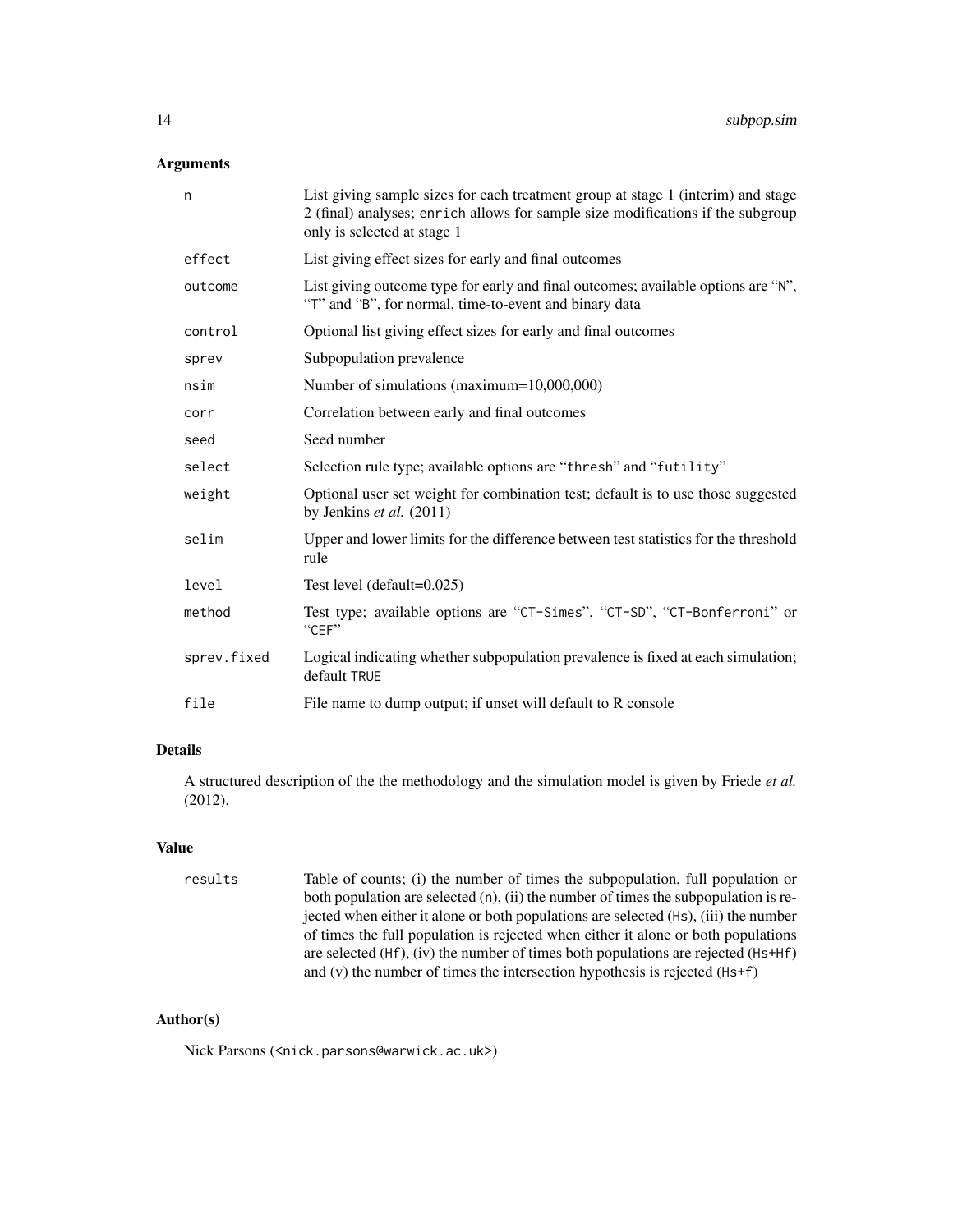#### <span id="page-14-0"></span>treatsel.sim and the set of the set of the set of the set of the set of the set of the set of the set of the set of the set of the set of the set of the set of the set of the set of the set of the set of the set of the set

#### References

Spiessens B, Debois M. Adjusted significance levels for subgroup analysis in clinical trials. *Contemporary Clinical Trials* 2010;31:647-656.

Jenkins M, Stone A, Jennison C. An adaptive seamless phase II/III design for oncology trials with subpopulation selection using survival endpoints. *Pharmaceutical Statistics* 2011;10:347-356.

Friede T, Parsons N, Stallard N. A conditional error function approach for subgroup selection in adaptive clinical trials. *Statistics in Medicine* 2012;31:409-4320.

#### See Also

[gsubpop.sim](#page-5-1)

## Examples

```
# hazard ratio in subgroup = 0.6 and full population = 0.9
# for both early and final time-to-event outcomes
# subgroup prevalence = 0.3 and correlation = 0.5# futility stopping rule, with limits 0 and 0
subpop.sim(n=list(stage1=100,enrich=200,stage2=300),
          effect=list(early=c(0.6,0.9),final=c(0.6,0.9)),
           sprev=0.3,outcome=list(early="T",final="T"),nsim=100,
           corr=0.5,seed=1234,select="futility",weight=NULL,
           selim=c(0,0),level=0.025,method="CT-SD",file="")
```
<span id="page-14-1"></span>

treatsel.sim *ASD simulation for treatment selection*

#### Description

Function treatsel.sim runs simulations for a trial design that tests a number of experimental treatments against a single control treatment group in a seamless adaptive trial. Test treatments are compared to the control treatment using Dunnett's many-to-one testing procedure. An interim analysis is undertaken using an early outcome measure for each treatment (and control). A decision is made on which of the treatments to take forward, using a pre-defined selection rule. Data are simulated for the final outcome measure, and data from the interim and final analyses for the final outcome measure are combined together using either the inverse normal or Fisher combination test, and hypotheses tested at the selected level.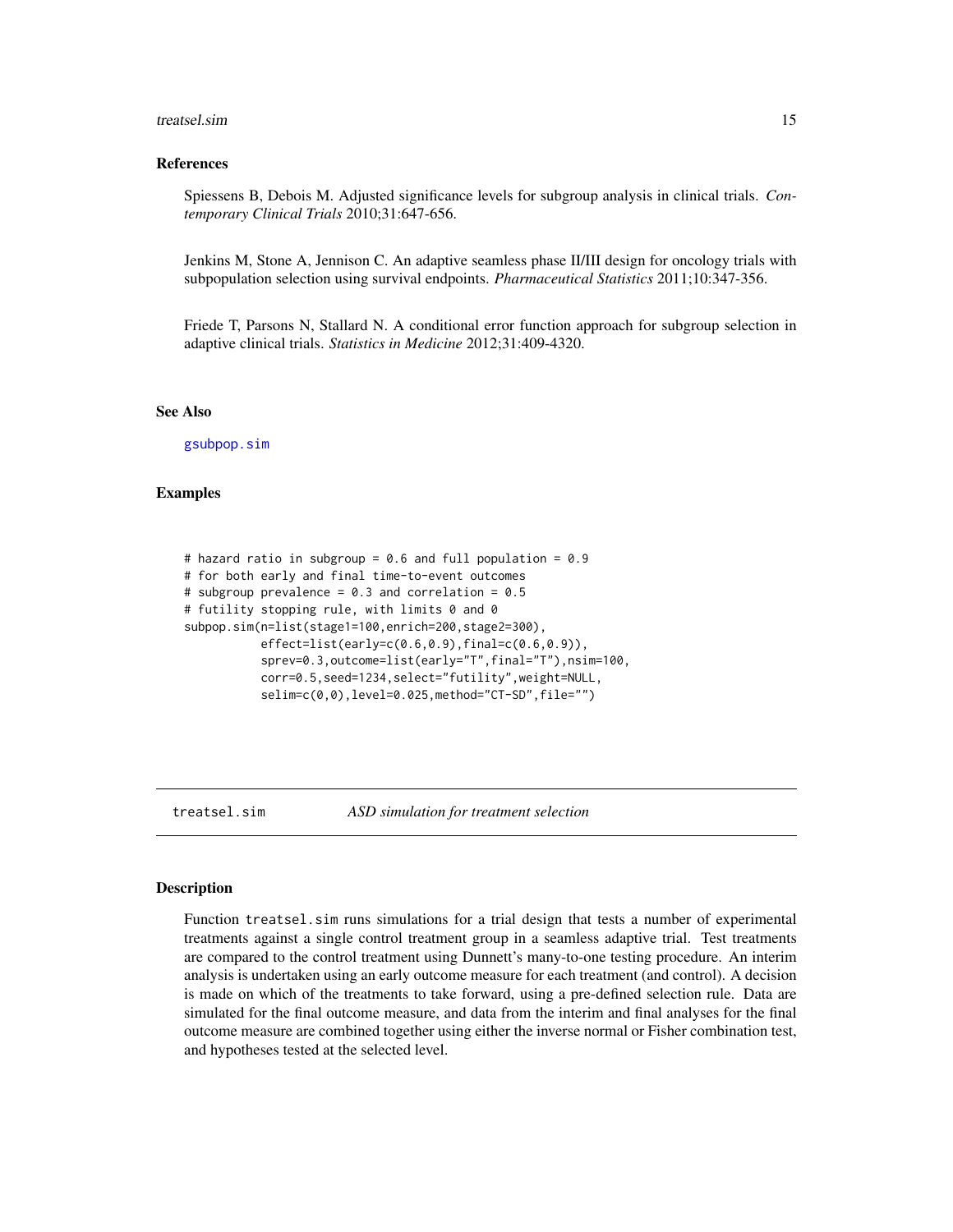## <span id="page-15-0"></span>Usage

```
treatsel.sim(n=list(stage1=32,stage2=32),
            effect=list(early=c(0,0,0),final=c(0,0,0)),
            outcome=list(early="N",final="N"),nsim=1000,
            corr=0,seed=12345678,select=0,epsilon=1,
            weight=NULL,thresh=1,level=0.025,ptest=c(1),
            method="invnorm",fu=FALSE,file = "")
```
## Arguments

| n       | List giving sample sizes for each treatment group at stage 1 (interim) and stage<br>2 (final) analyses                                                                                                                                                                                                                                     |
|---------|--------------------------------------------------------------------------------------------------------------------------------------------------------------------------------------------------------------------------------------------------------------------------------------------------------------------------------------------|
| effect  | List giving effect sizes for early and final outcomes                                                                                                                                                                                                                                                                                      |
| outcome | List giving outcome type for early and final outcomes; available options are "N",<br>"T" and "B", for normal, time-to-event and binary data                                                                                                                                                                                                |
| nsim    | Number of simulations (maximum=10,000,000)                                                                                                                                                                                                                                                                                                 |
| corr    | Correlation between early and final outcomes                                                                                                                                                                                                                                                                                               |
| seed    | Seed number                                                                                                                                                                                                                                                                                                                                |
| select  | Selection rule type (select. rule); $0 =$ select all treatments, $1 =$ select max-<br>imum, $2$ = select maximum two, $3$ = select maximum three, $4$ = epsilon rule<br>(select means within epsilon of maximum), $5 =$ randomly select a single treat-<br>ment and $6$ = threshold rule (select means greater than or equal to threshold) |
| epsilon | For select $= 4$ , set epsilon criterion                                                                                                                                                                                                                                                                                                   |
| weight  | Optional user set weight for combination test; default is to use those suggested<br>by Jenkins et al. (2011)                                                                                                                                                                                                                               |
| thresh  | For select = $6$ , set threshold criterion                                                                                                                                                                                                                                                                                                 |
| level   | Test level (default=0.025)                                                                                                                                                                                                                                                                                                                 |
| ptest   | Vector of treatment numbers for determining power; for example, $c(1,2)$ will<br>count rejections of one or both hypotheses for testing treatments 1 and 2 against<br>the control                                                                                                                                                          |
| method  | Select combination method; available options are "invnorm" or "fisher", with<br>default "invnorm".                                                                                                                                                                                                                                         |
| fu      | Logical indicating whether patients from dropped treatments (after interim se-<br>lection) should be followed-up; default FALSE                                                                                                                                                                                                            |
| file    | File name to dump output; if unset will default to R console                                                                                                                                                                                                                                                                               |
|         |                                                                                                                                                                                                                                                                                                                                            |

## Details

A structured description of the the methodology and the simulation model is given by Friede *et al.* (2011) and implementation by Parsons *et al.* (2012).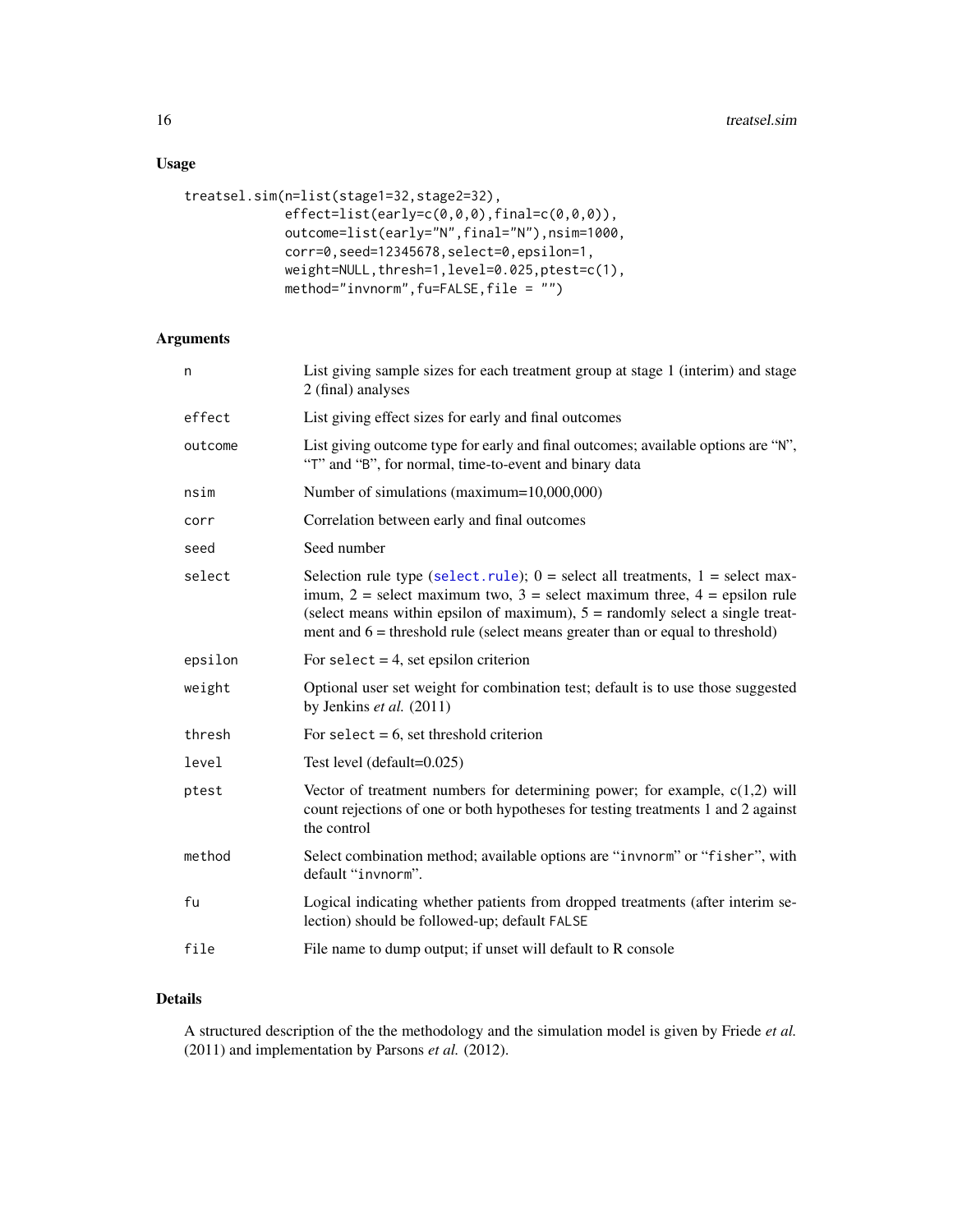#### <span id="page-16-0"></span>treatsel.sim and the state of the state of the state of the state of the state of the state of the state of the state of the state of the state of the state of the state of the state of the state of the state of the state

#### Value

| count.total | Number of times one or more treatments are selected                            |
|-------------|--------------------------------------------------------------------------------|
|             | select. total Number of times each test treatment is selected                  |
|             | reject.total Number of times each hypothesis is rejected                       |
| sim.reject  | Number of times one or more of the treatments selected using ptest is rejected |

## Author(s)

Nick Parsons (<nick.parsons@warwick.ac.uk>)

#### References

Friede T, Parsons N, Stallard N, Todd S, Valdes Marquez E, Chataway J, Nicholas R. Designing a Seamless Phase II/III Clinical Trial using Early Outcomes for Treatment Selection: an Application in Multiple Sclerosis. *Statistics in Medicine* 2011;30:1528-1540.

Parsons N, Friede T, Todd S, Valdes Marquez E, Chataway J, Nicholas R, Stallard N. An R package for implementing simulations for seamless phase II/III clinicals trials using early outcomes for treatment selection. *Computational Statistics and Data Analysis* 2012;56:1150-1160.

Bretz F, Schmidli H, Koenig F, Racine A, Maurer W. Confirmatory seamless phase II/III clinical trials with hypotheses selection at interim: General concepts. *Biometrical Journal* 2006;48:623-634.

#### See Also

#### [gtreatsel.sim](#page-7-1)

### Examples

```
# two test treatment groups
# effect size = 0.3 for group 1
# for both early and final normal outcomes
# correlation = 0.3
# select one treatment only at interim
treatsel.sim(n=list(stage1=100,stage2=300),
        effect=list(early=c(0,0.3,0),final=c(0,0.3,0)),
        outcome=list(early="N",final="N"),
        nsim=100,corr=0.3,seed=145514,select=1,
        level=0.025,ptest=c(1,2),fu=FALSE,
        method="invnorm",file="")
# five test treatment groups
# correlation = 0.3
# flexible selection rule, with epsilon = 1
treatsel.sim(n=list(stage1=100,stage2=300),
        effect=list(early=c(0,0.3,0.2,0.1,0.3,0.05),
        final=c(0,0.2,0.3,0.2,0.1,0.5)),
```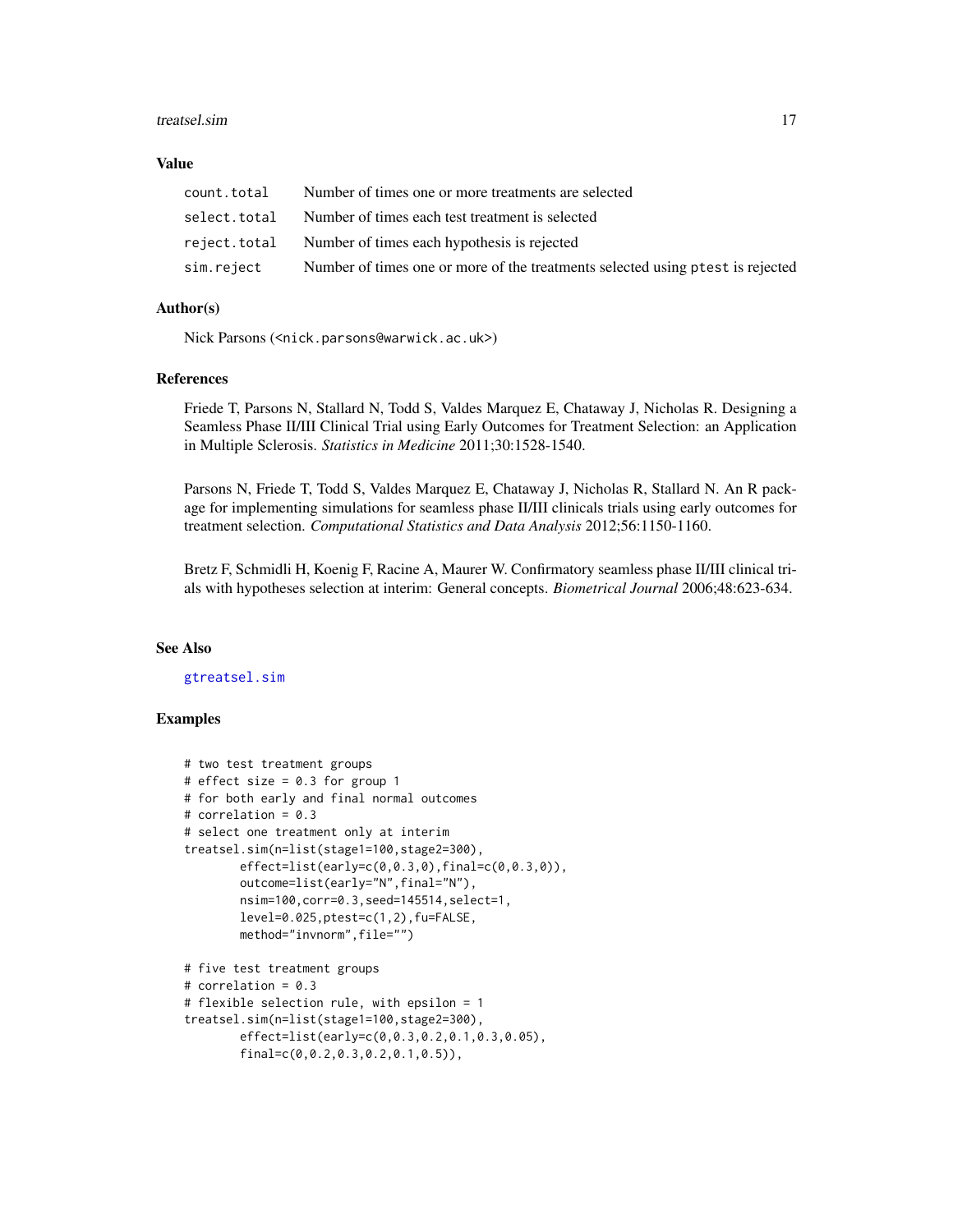## 18 treatsel.sim

```
outcome=list(early="N",final="N"),
nsim=200,corr=0.3,seed=145514,select=4,epsilon=1,
level=0.025,ptest=c(1:5),method="invnorm")
```